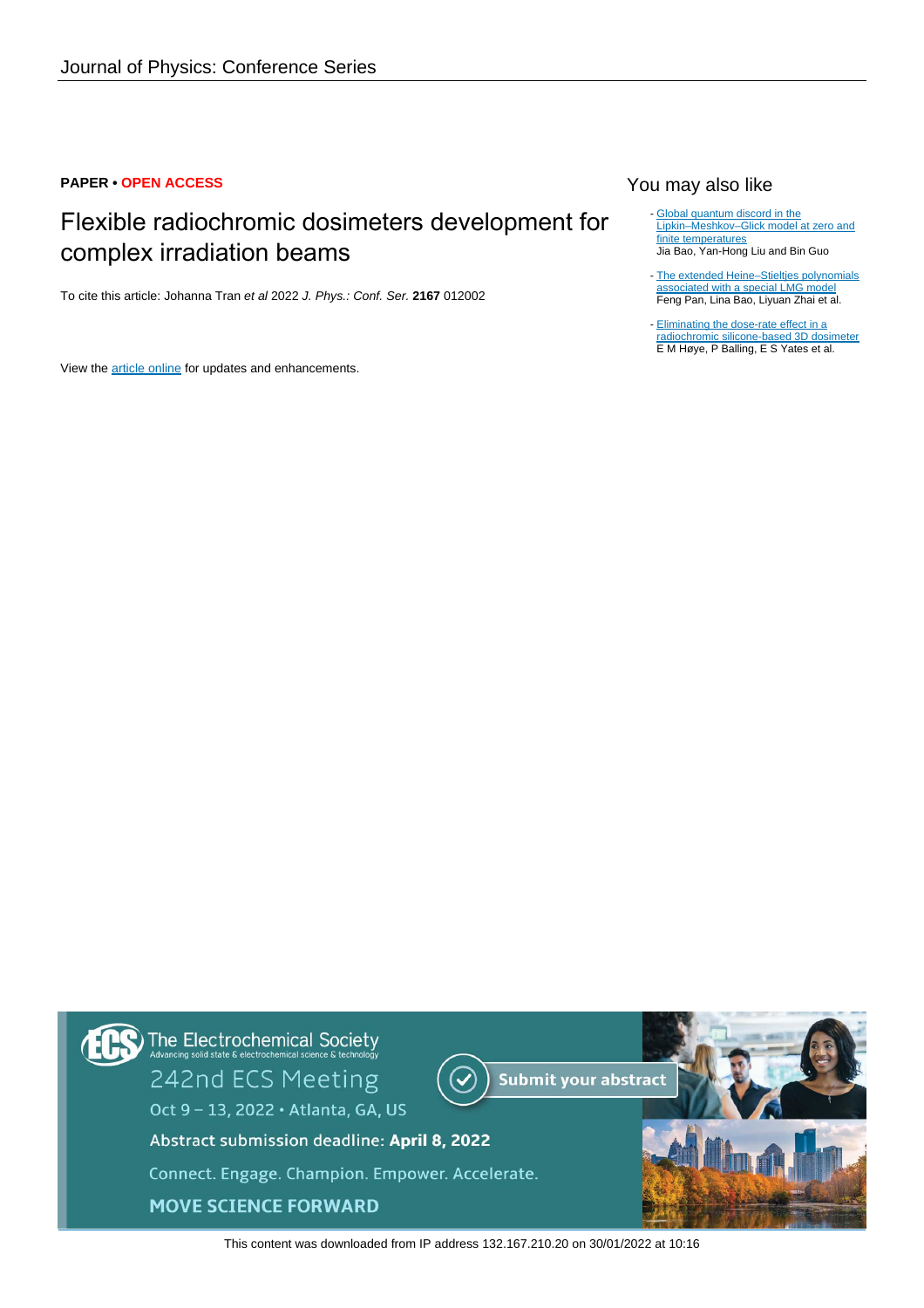Journal of Physics: Conference Series **2167** (2022) 012002

# **Flexible radiochromic dosimeters development for complex irradiation beams**

**Johanna Tran1 , Mathieu Agelou2 , Marie-Noëlle Amiot3 , Guillaume Boissonnat2 , Chrystèle Dehe-Pittance1 , Hugues Girard4 , Delphine Lazaro2 , Vesna Simic1 and Dominique Tromson1**

<sup>1</sup>CEA, LIST, Laboratoire Capteurs et Architectures Electroniques, CEA Saclay, 91191 Gif-sur-Yvette, France

2 CEA, LIST, Laboratoire de Modélisation des Systèmes et Simulation, CEA Saclay, 91191 Gif-sur-Yvette, France

3 CEA, LIST, Laboratoire de Mesure de la Dose, CEA Saclay, 91191 Gif-sur-Yvette, France

4 CEA, NIMBE, Laboratoire Edifices Nanométriques, CEA Saclay, 91191 Gif-sur-Yvette, France

Email: johanna.tran@cea.fr, dominique.tromson@cea.fr

**Abstract**. In vivo dosimetry for patient radioprotection is a real challenge concerning new radiotherapy treatments. In this study we aim to develop a dosimeter based on tissue equivalent material, flexible and adaptable to the patient morphology in order to perform in vivo dosimetry for complex irradiation beams. Here, we report the evaluation in standard beams of highly flexible dosimeter composed of a silicone elastomer and containing leucomalachite green as radiochromic dye and give a first estimation of LMG-micelle hydrogel response. All results are compared to a commercially available PRESAGE® dosimeter.

#### **1. Introduction**

Despite the emergence of several technological innovations in the field of external radiotherapy, patient radioprotection is still a real challenge, particularly in complex beams. Indeed, radiotherapy has gained more and more complexity making failure possible at different steps of the treatment. Dosimetry and mostly *in vivo* dosimetry is taking a central and crucial role in quality insurance.

The use of radiation sensitive matrix for dosimetry purposes was proposed as early as the 1950s [1]. Since then, new formulations [2-4] have been developed such as PRESAGE® [5-7] which contains leucomalachite green (LMG) as leucodye in a polyurethane matrix. Despite some advantages PRESAGE® presents the main drawback for our application of being a hard matrix.

Research on dosimeter has focused on gaining more and more sensitivity as well as lower the dose detected. A way to enhance sensitivity, is to incorporate high-Z compounds in the dosimeter matrix to increase the dose response of the material.

Here we present the results of a highly flexible LMG-based dosimeter contained in a silicone elastomer matrix and of a polymer gel made of Pluronic®, these could be mould to exactly fit the patient to obtain accurate *in vivo* dosimeter. Dosimetric parameters were evaluated as dose, dose rate and energy dependency in standard beam. An evaluation of the dosimeter in flattening filter-free (FFF) mode was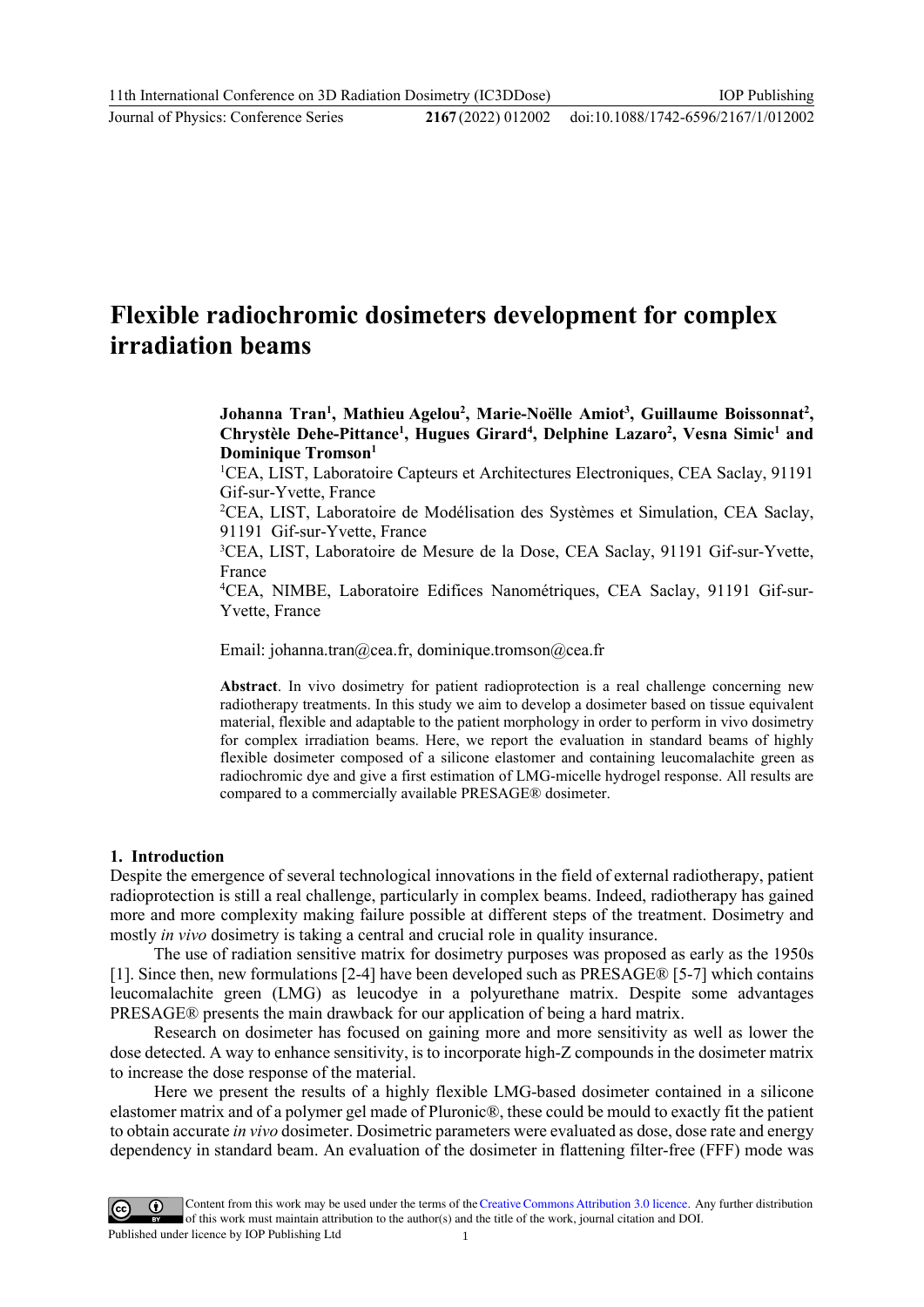performed. Our results were compared to a new version of commercially available PRESAGE® dosimeter.

## **2. Experimental Part**

### *2.1. Materials*

Reagents were used as received without further purification. SYLGARD® 184 Silicone Elastomer Kit was purchased from Dow Corning. Leucomalachite Green (LMG) (4,4'-Benzylidenebis(N,Ndimethylaniline), Pluronic® F127, Tween 80 (polysorbate 80) were purchased from Sigma Aldrich (Merck). Chloroform was purchased from VWR. PRESAGE® dosimeter were purchased from John Adamovics. PRESAGE® formulation: 2-methyl-LMG-DEA, trimethylbenzene, carbon tetrabromide and polyurethane

## *2.2. Fabrication*

*2.2.1. LMG elastomer*. SYLGARD® 184 Silicone Elastomer Kit was used. The polymer base and the curing agent were used in a 10:1 weight ratio. The dosimeter contained 0.24 wt% of LMG and 1.9 wt% of chloroform. A planetary centrifugal mixer (Thinky, ARE-250) was used to mix all the components together.

A batch of 14 cuvettes were prepared as follows. In an adapted Thinky mixer container, 50 g of SYLGARD® 184 Silicone Elastomer Base and 5 g of SYLGARD® 184 Silicone Elastomer Curing Agent were poured. The silicone mixture was mixed for 1 min at 900 rpm using the planetary mixer. Meanwhile, in a small vial 137.5 mg of LMG was dissolved in 370 µL (548 mg) of chloroform. The organic solution was poured in the matrix mix and the container was mixed for 6 min at 900 rpm. Finally, 370 µL (548 mg) of chloroform was put in the container. The mixture was stirred for an additional 1 min at 900 rpm. The mixture was poured into disposable PMMA cuvettes  $(1x1x4.5 \text{ cm}^3)$ , closed with caps and let allowed to cure in the dark at room temperature for 48 hours.

*2.2.2. LMG micelles in Pluronic*. First, the micelles were synthesized by the nanoprecipitation technique [8] and Tween 80 was used as surfactant. Then, a solution of Pluronic® F127 was poured onto the micelles to form the gel. The gel contained  $0.22 \text{ wt\% LMG}$  and  $1.47 \text{ wt\%}$  of chloroform. A viscous solution of Pluronic® F127 30 wt% was prepared prior to the preparation of the radiochromic hydrogel and kept in the fridge. Magnetic stirring was used to prepare the gel.

A batch of 12 cuvettes were prepared as follows. In a beaker with a magnetic bar, 1.5 g of viscous Tween 80 was solubilized in 25 g of distilled water. Meanwhile, in a small vial 140 mg of LMG was dissolved in 625 µL (925 mg) of chloroform. This organic solution was poured drop by drop onto the Tween 80 solution under magnetic stirring, leading to the formation of micelles that have a size of about 40 nm (size given by dynamic light scattering (DLS)). Working in an ice bath to avoid quick gel formation, 35 g of Pluronic® F127 30 wt% solution was added to the micelles solution under magnetic stirring. The mixture was then poured into disposable PMMA cuvettes  $(1x1x4.5 \text{ cm}^3)$ , closed with caps and allowed to reach room temperature for gelification.

#### *2.3. Irradiation*

Irradiations were performed on a Versa-HD System (ELEKTA) at DOSEO Platform (CEA Saclay). The cuvettes were irradiated in a 10 x 10 cm² field whether with an energy of 6 MV or 18 MV. 0.7, 1.3, 2.6 and 5.3.Gy.min<sup>-1</sup> using the flattening filter and 13.7 Gy.min<sup>-1</sup> in the flattening filter-free (FFF) mode The cuvettes were placed between two PMMA sheets in order to have a Source-Surface Distance (SSD) at 97.5 cm and a Source-Detector Distance at 100 cm.

#### *2.4. Dose read-out and data analysis*

The absorbance of the cuvettes was measured with a spectrophotometer (Cintra 4040, GBC Scientific Equipment Pty Ltd) between 350 and 800 nm. The spectra before irradiation were measured maximum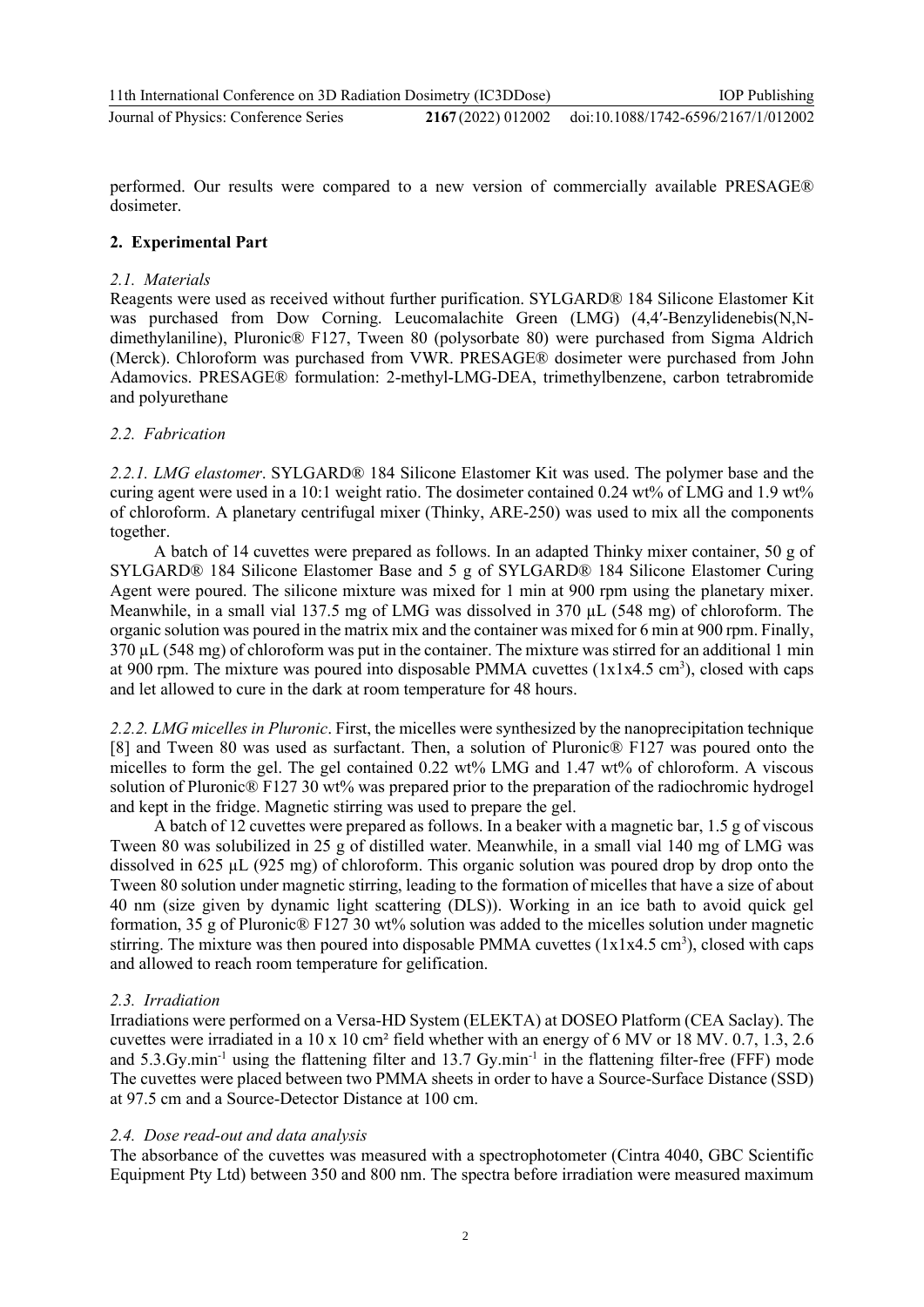| 11th International Conference on 3D Radiation Dosimetry (IC3DDose) |  | <b>IOP</b> Publishing                                  |
|--------------------------------------------------------------------|--|--------------------------------------------------------|
| Journal of Physics: Conference Series                              |  | 2167 (2022) 012002 doi:10.1088/1742-6596/2167/1/012002 |

within an hour before irradiation and after irradiation within a half-hour. Data were analysed using GraphPad Prism, all spectra were baseline corrected using the average between 750 and 800 nm.The optical change caused by the irradiation was determined, for each formulation, by measuring pre- and post-irradiation absorbance at the maximum of absorption (*i.e*. 627 nm for LMG-based material and 635 nm for PRESAGE®).

#### **3. Results & Discussion**

LMG elastomer, LMG micelles and PRESAGE® were irradiated using a Versa-HD System at 6 MV with a dose-rate of 5.3 Gy.min<sup>-1</sup>. The materials' dose response was taken as the slope of the curve fit of the difference of absorbance after and before irradiation (∆abs) against the dose (Figure 1). The dose response of LMG elastomer is 2.2 x  $10^{-2}$  Gy<sup>-1</sup>.cm<sup>-1</sup> which is slightly higher than the value we obtained for PRESAGE® (1.6 x  $10^{-2}$  Gy<sup>-1</sup>.cm<sup>-1</sup>). Yet, this value is 4-fold higher than the one reported for a previous formulation of PRESAGE® [9]. Note that the dose response of LMG elastomer could change depending of the LMG batch. The lowest detectable dose was 0.3 Gy for LMG elastomer whereas 0.6 Gy for PRESAGE®.

LMG micelles present the lowest dose response of the study  $(5.7 \times 10^{-3} \text{ Gy}^{-1} \cdot \text{cm}^{-1})$  even though the amount of LMG and chloroform in the hydrogel is quite comparable to the quantities in the LMG elastomer. While, dose response is low in comparison to LMG elastomer, LMG micelles hydrogel is transparent and water-based, making it easier to incorporate aqueous gold or silver-based metallic nanoparticles in order to increase the sensitivity. Indeed, incorporation of high-Z compounds in the matrix could increase the number of secondary electrons generated by physical interactions between photons and the material, thus increase the dose response.



**Figure 1.** Difference of absorbance after and before irradiation as a function of dose for three different dosimeters. Materials were irradiated at 6 MV with a dose-rate of 5.3 Gy.min-1 . LMG elastomer (circles), LMG micelles (triangles) and PRESAGE® (squares).

LMG elastomer and PRESAGE® were also evaluated at another energy, *i.e.* 18 MV (Figure 2). A small difference in dose response was observed for the LMG elastomer samples that were irradiated with a 6 MV photon beam than those irradiated with an 18 MV photon beam, whereas a bigger difference was observed for PRESAGE® samples. Small energy dependency is definitively an advantage towards LMG elastomer.

Both materials were also tested at different dose-rate at an energy of 6 MV and an irradiation dose of 1.2 Gy (Figure 3). For PRESAGE® samples, it is difficult to discern a trend, indeed the experimental points are dispersed quite hectically (data point for the dose-rate 2.6 Gy.min<sup>-1</sup> is hidden by the LMG elastomer point). On the contrary, LMG elastomer showed a decrease of sensitivity with the increase of dose-rate. With the flattening filter (*i.e.* for the following dose rate: 0.7, 1.3, 2.6 and 5.3.Gy.min<sup>-1</sup>) a decrease of about 10% was observed relative to 0.7 Gy.min-1 , in flattening filter-free (FFF) mode (*i.e.* 13.7 Gy.min<sup>-1</sup>) a decrease of about 25% was observed still relative to 0.7 Gy.min<sup>-1</sup>. The decrease is